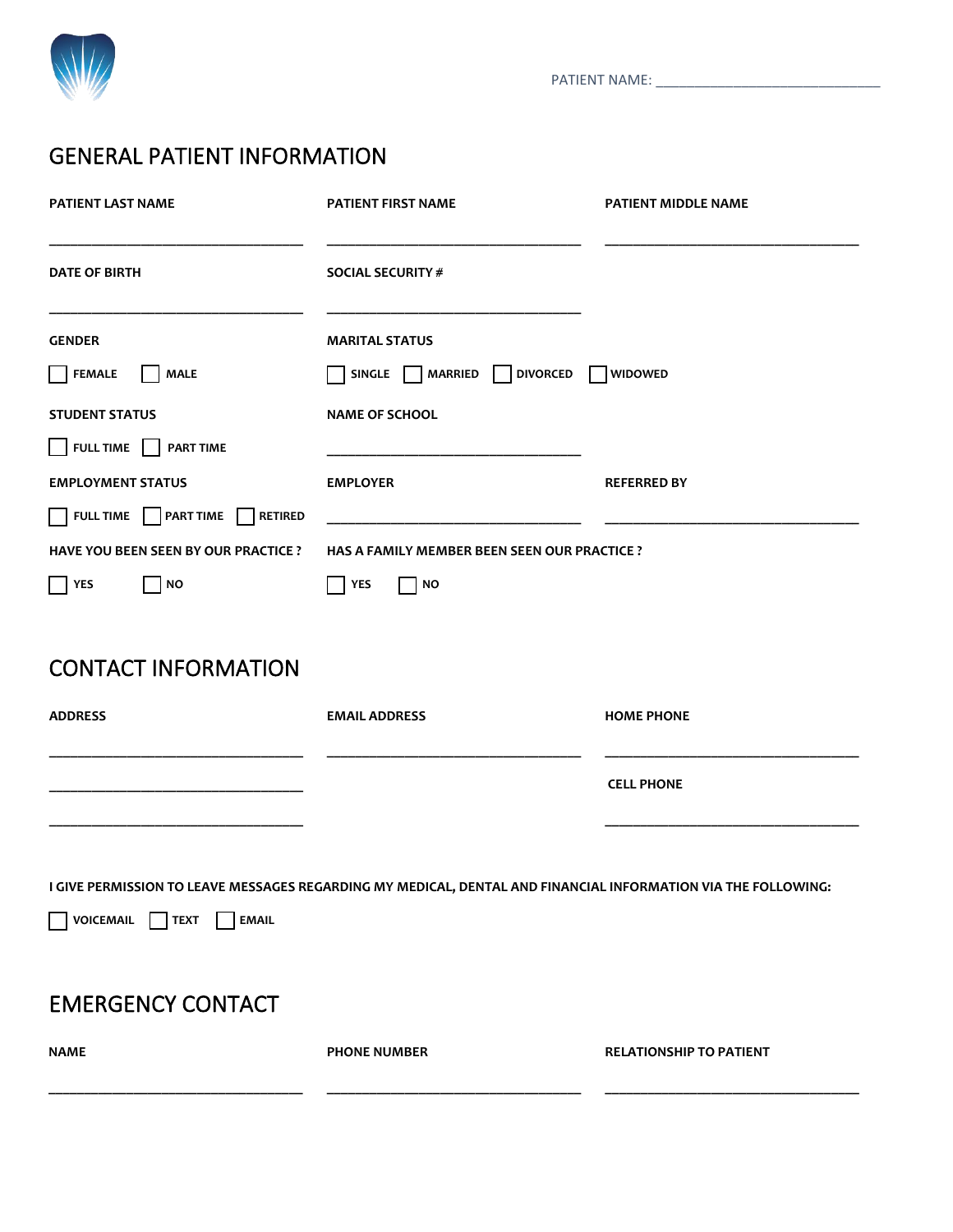

PATIENT NAME: \_\_\_\_\_\_\_\_\_\_\_\_\_\_\_\_\_\_\_\_\_\_\_\_\_\_\_\_\_

### MEDICAL CONTACT INFORMATION

| PRIMARY DOCTOR ADDRESS / CONTACT | <b>SPECIALIST ADDRESS / CONTACT</b> | PHARMACY ADDRESS / CONTACT |
|----------------------------------|-------------------------------------|----------------------------|
|                                  |                                     |                            |
|                                  |                                     |                            |
|                                  |                                     |                            |

**\_\_\_\_\_\_\_\_\_\_\_\_\_\_\_\_\_\_\_\_\_\_\_\_\_\_\_\_\_\_\_\_\_\_\_\_**

## RELEASE OF INFORMATION

**\_\_\_\_\_\_\_\_\_\_\_\_\_\_\_\_\_\_\_\_\_\_\_\_\_\_\_\_\_\_\_\_\_\_\_\_**

I GIVE PERMISSION TO RELEASE MY MEDICAL, DENTAL AND FINANCIAL INFORMATION TO THE PERSON LISTED BELOW.

**NAME**

**PHONE NUMBER**

**RELATIONSHIP TO PATIENT**

**\_\_\_\_\_\_\_\_\_\_\_\_\_\_\_\_\_\_\_\_\_\_\_\_\_\_\_\_\_\_\_\_\_\_\_\_**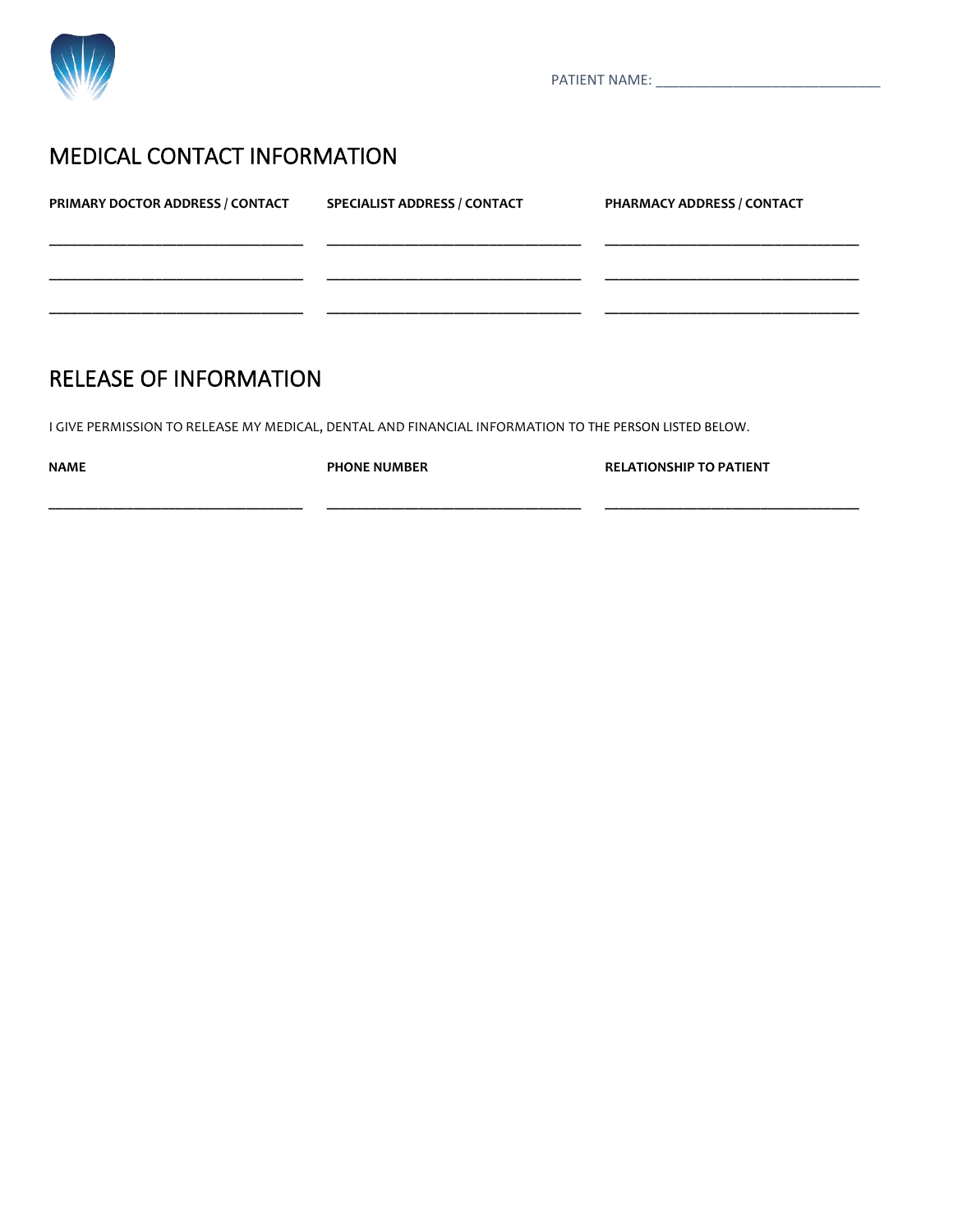

## PRIMARY DENTAL INSURANCE

| <b>NAME OF EMPLOYER</b>      | INSURANCE PROVIDER COMPANY NAME    | <b>NAME OF INSURED PARTY</b>    |
|------------------------------|------------------------------------|---------------------------------|
| <b>EMPLOYER ADDRESS</b>      | <b>POLICY#</b>                     | <b>ADDRESS OF INSURED PARTY</b> |
|                              | ID#                                |                                 |
| <b>EMPLOYER PHONE NUMBER</b> | GROUP#                             | PHONE NUMBER OF INSURED PARTY   |
|                              |                                    | <b>RELATIONSHIP TO PATIENT</b>  |
|                              | SOCIAL SECURITY # OF INSURED PARTY | DATE OF BIRTH OF INSURED PARTY  |
|                              |                                    |                                 |

# SECONDARY DENTAL INSURANCE

| <b>NAME OF EMPLOYER</b>      | <b>INSURANCE PROVIDER COMPANY NAME</b> | <b>NAME OF INSURED PARTY</b>    |
|------------------------------|----------------------------------------|---------------------------------|
| <b>EMPLOYER ADDRESS</b>      | <b>POLICY#</b>                         | <b>ADDRESS OF INSURED PARTY</b> |
|                              | ID#                                    |                                 |
| <b>EMPLOYER PHONE NUMBER</b> | <b>GROUP#</b>                          | PHONE NUMBER OF INSURED PARTY   |
|                              |                                        | <b>RELATIONSHIP TO PATIENT</b>  |
|                              | SOCIAL SECURITY # OF INSURED PARTY     | DATE OF BIRTH OF INSURED PARTY  |
|                              |                                        |                                 |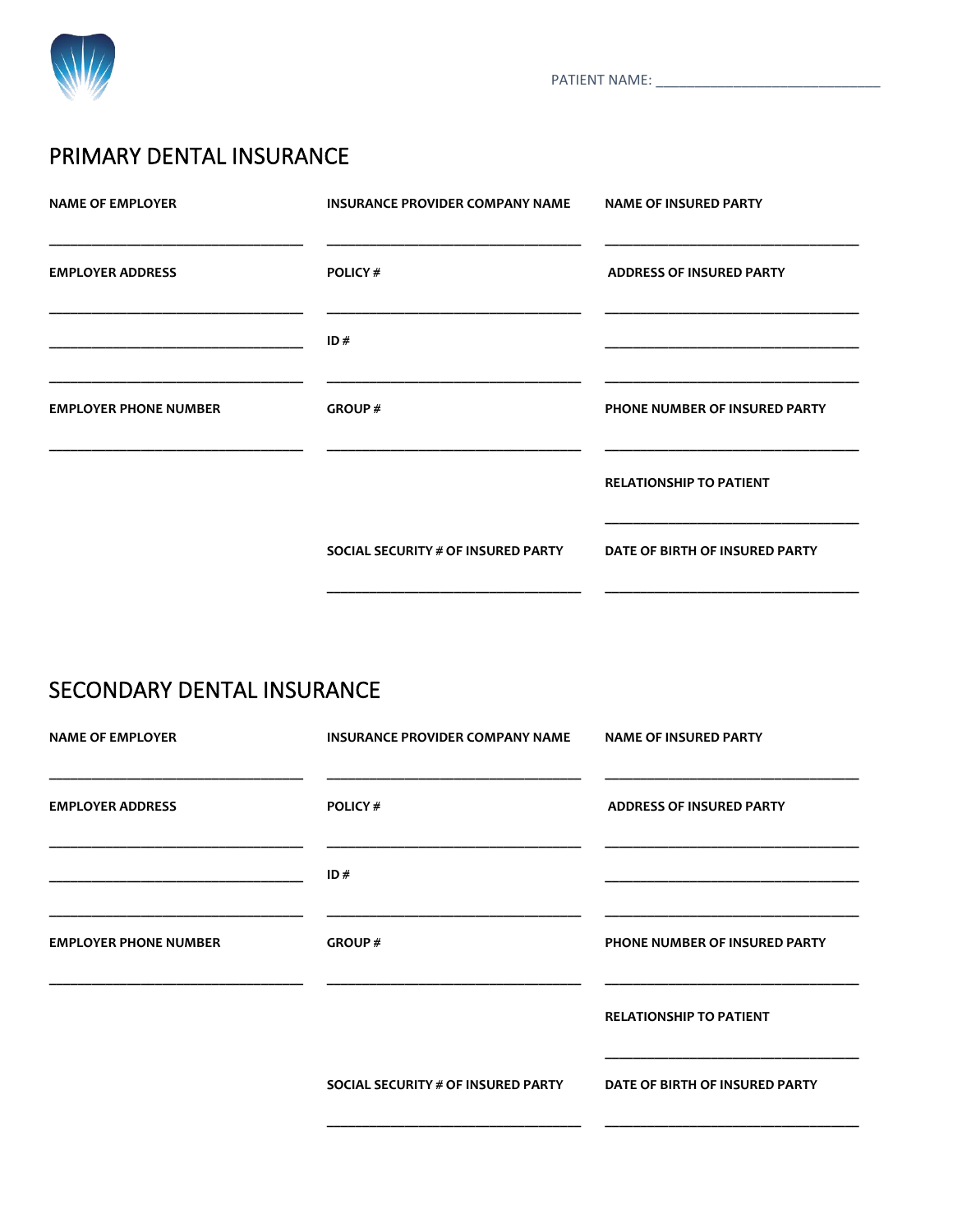

## MEDICAL HISTORY

#### **PREVIOUS SURGERIES OR SERIOUS ILLNESSES**

|        | CARDIOVASCULAR SYSTEM                                                                                                                           |        |                                                                                                                                     |
|--------|-------------------------------------------------------------------------------------------------------------------------------------------------|--------|-------------------------------------------------------------------------------------------------------------------------------------|
| N<br>Y | ARE YOU CURRENTLY UNDER THE CARE OF A CARDIOLOGIST?<br>IF YES, NAME OF CARDIOLOGY PRACTICE:                                                     | Y<br>N | <b>HEART PALPITATIONS OR FLUTTER</b><br>HIGH BLOOD PRESSURE                                                                         |
|        | MITRAL VALVE PROLAPSE<br><b>CHEST PAIN, ANGINA</b>                                                                                              |        | <b>RHEUMATIC FEVER</b><br>OTHER HEART OR VESSEL DISEASE<br>IF YES, PLEASE DESCRIBE:                                                 |
|        | <b>HEART ATTACK OR STROKE</b>                                                                                                                   |        |                                                                                                                                     |
|        | PULMONARY SYSTEM                                                                                                                                |        |                                                                                                                                     |
| Y<br>N | <b>ASTHMA</b><br><b>BRONCHITIS (PAST 3 MONTHS)</b><br><b>CHRONIC OBSTRUCTIVE LUNG DISEASE</b><br><b>EMPHYSEMA</b><br><b>SHORTNESS OF BREATH</b> | Y<br>N | PNEUMONIA (PAST 3 MONTHS)<br>PRODUCTIVE COUGH<br><b>NASAL CONGESTION</b><br><b>NOSE BLEEDS</b><br><b>SMOKING / TOBACCO PRODUCTS</b> |
|        | <b>SLEEP APNEA</b>                                                                                                                              |        | IF YES, FOR HOW LONG:                                                                                                               |

**\_\_\_\_\_\_\_\_\_\_\_\_\_\_\_\_\_\_\_\_\_\_\_\_\_\_\_\_\_\_\_\_\_\_\_\_\_\_\_\_\_\_\_\_\_\_\_\_\_\_\_\_\_\_\_\_\_\_\_\_\_\_\_\_\_\_\_\_\_\_\_\_\_\_\_\_\_\_\_\_\_\_\_\_\_\_\_\_\_\_\_\_\_\_\_\_\_\_\_\_\_\_\_\_\_\_\_\_\_\_\_\_\_\_\_\_\_**

**\_\_\_\_\_\_\_\_\_\_\_\_\_\_\_\_\_\_\_\_\_\_\_\_\_\_\_\_\_\_\_\_\_\_\_\_\_\_\_\_\_\_\_\_\_\_\_\_\_\_\_\_\_\_\_\_\_\_\_\_\_\_\_\_\_\_\_\_\_\_\_\_\_\_\_\_\_\_\_\_\_\_\_\_\_\_\_\_\_\_\_\_\_\_\_\_\_\_\_\_\_\_\_\_\_\_\_\_\_\_\_\_\_\_\_\_\_**

### **WOMEN**



|  | <b>ARE YOU NURSIN</b> |
|--|-----------------------|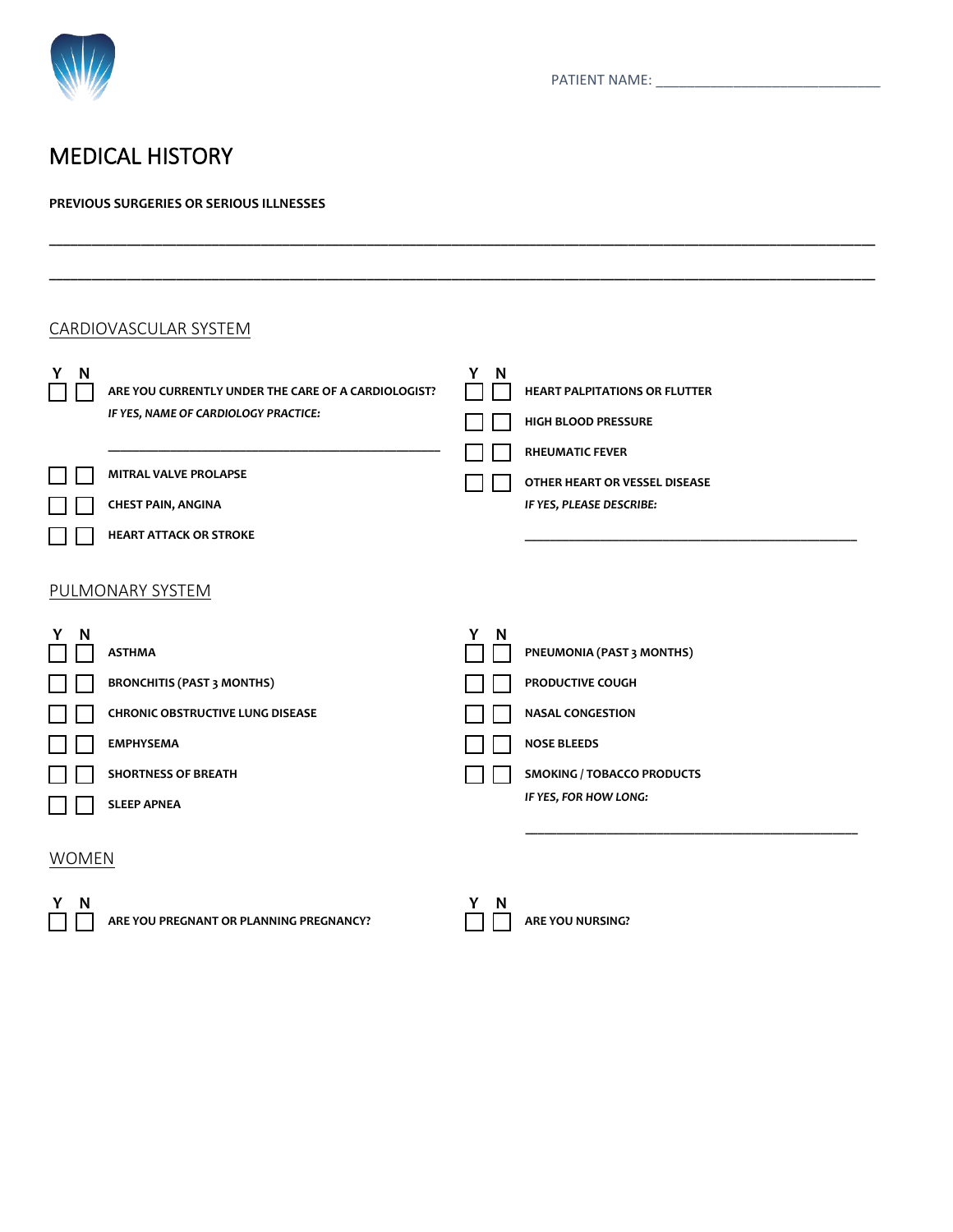

### **OTHER**

| N         | <b>HEPATITIS</b>                              | Y<br>N | ARE YOU PRESENTLY UNDER A DOCTOR'S CARE FOR ANY REASON?                                                                            |
|-----------|-----------------------------------------------|--------|------------------------------------------------------------------------------------------------------------------------------------|
|           | <b>DIABETES</b>                               |        | IF YES, PLEASE DESCRIBE:                                                                                                           |
|           | <b>THYROID DISEASE</b>                        |        |                                                                                                                                    |
|           | <b>EPILEPSY / CONVULSIONS</b>                 |        | HAVE YOU HAD A PROBLEM WITH LOCAL ANESTHESIA?<br>IF YES, PLEASE DESCRIBE:                                                          |
|           | <b>GLAUCOMA</b>                               |        |                                                                                                                                    |
|           | <b>FAINTING EPISODES</b>                      |        | DO YOU USE ALCOHOL? IF YES, HOW MUCH:                                                                                              |
|           | <b>BLEEDING PROBLEMS</b>                      |        |                                                                                                                                    |
|           | <b>VENEREAL OR AIDS DIAGNOSIS</b>             |        | HAVE YOU HAD RADIATION TREATMENTS?                                                                                                 |
|           | <b>BLOOD TRANSFUSION</b>                      |        | IF YES, PLEASE DESCRIBE DATE, AREA AND AMOUNT OF RADIATION:                                                                        |
|           | <b>TUBERCULOSIS</b>                           |        |                                                                                                                                    |
|           | <b>EMOTIONAL / MENTAL HEALTH PROBLEMS</b>     |        | DO YOU HAVE ANY DISEASE, DRUGS OR TRANSPLANT OPERATION<br>THAT HAS DEPRESSED YOUR IMMUNE SYSTEM?                                   |
|           | <b>MOTION SICKNESS</b>                        |        | ARE YOU TAKING, OR HAVE YOU EVER TAKEN, BONE DENSITY                                                                               |
|           | <b>KIDNEY DISEASE</b>                         |        | MEDS OR BISPHOSPHONATES SUCH AS FOSAMAX, BONIVA,<br>ACTONEL, IV-ZOMETA, AREDIA, XGEVA, PROLIA, OR RECLAST IN<br>THE PAST 12 YEARS? |
|           | <b>SICKLE CELL DISEASE</b>                    |        |                                                                                                                                    |
|           | <b>MUSCULAR DISEASE</b>                       |        | <b>HAS A PHYSICIAN OR PREVIOUS DENTIST RECOMMENDED THAT</b><br>YOU TAKE ANTIBIOTICS PRIOR TO YOUR DENTAL TREATMENT?                |
|           | <b>PARKINSON'S DISEASE</b>                    |        | IF YES, FOR WHAT REASON:                                                                                                           |
|           | <b>WEAR CONTACT LENSES / GLASSES</b>          |        |                                                                                                                                    |
|           | TMJ                                           |        | IS THERE ANY OTHER CONDITION NOT LISTED ON THIS FORM<br>THAT YOU FEEL WE SHOULD BE MADE AWARE OF?                                  |
|           | SURGICAL JOINT REPLACEMENTS                   |        | IF YES, PLEASE DESCRIBE:                                                                                                           |
|           | <b>OSTEOPOROSIS / OSTEOPENIA</b>              |        |                                                                                                                                    |
|           |                                               |        |                                                                                                                                    |
|           |                                               |        |                                                                                                                                    |
| ALLERGIES |                                               |        |                                                                                                                                    |
| Y<br>N    | ARE YOU ALLERGIC TO LATEX OR RUBBER PRODUCTS? | Y<br>N | ARE YOU ALLERGIC TO LOCAL ANESTHETIC OR NUMBING MEDS?                                                                              |

 **ARE YOU ALLERGIC TO ANY MEDICATIONS?** *IF YES, PLEASE LIST:*

 **\_\_\_\_\_\_\_\_\_\_\_\_\_\_\_\_\_\_\_\_\_\_\_\_\_\_\_\_\_\_\_\_\_\_\_\_\_\_\_\_\_\_\_\_\_\_\_\_\_\_\_\_\_\_**

 **\_\_\_\_\_\_\_\_\_\_\_\_\_\_\_\_\_\_\_\_\_\_\_\_\_\_\_\_\_\_\_\_\_\_\_\_\_\_\_\_\_\_\_\_\_\_\_\_\_\_\_\_\_\_**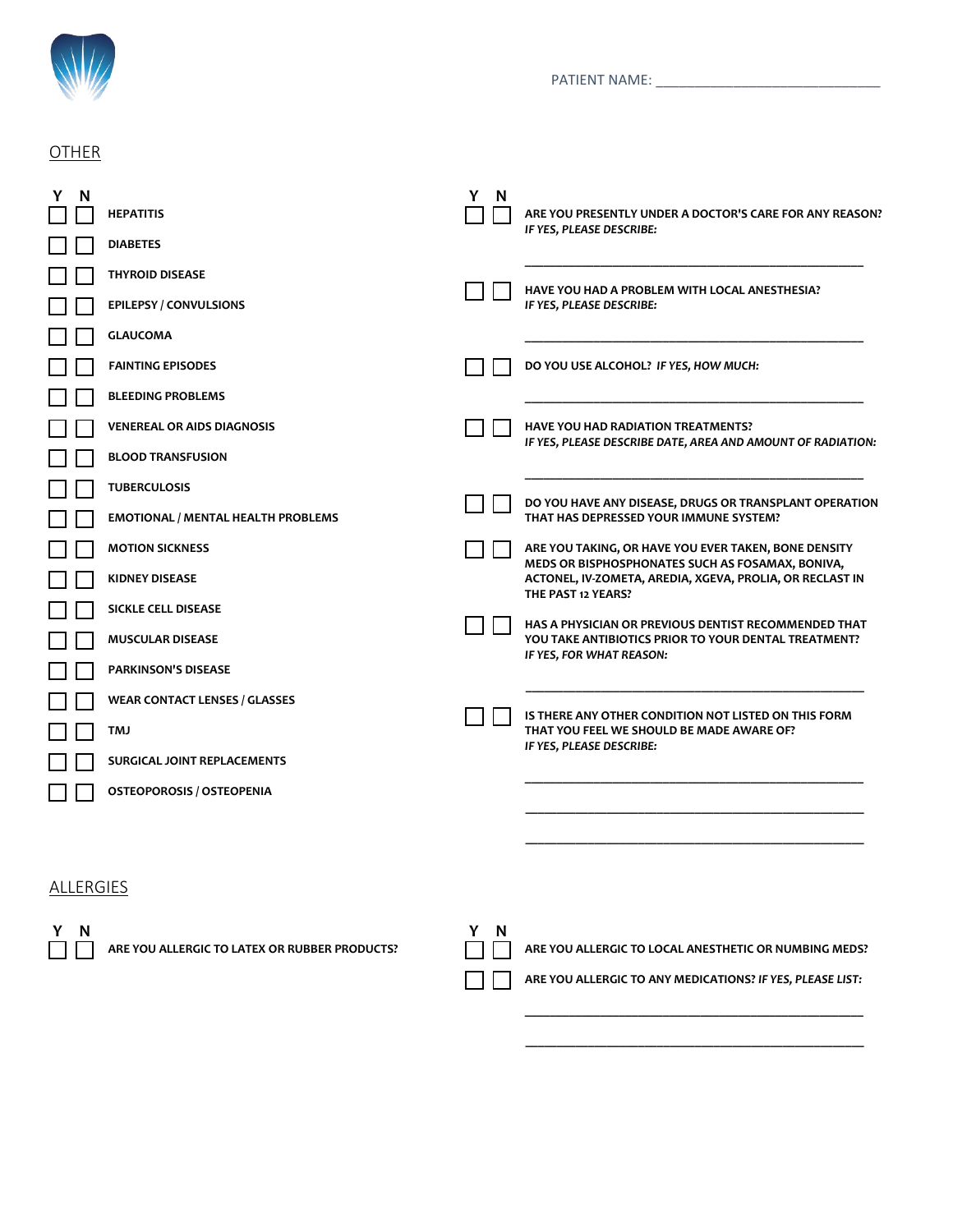

### MEDICATIONS LIST ALL MEDICATIONS YOU ARE TAKING BELOW. PLEASE INCLUDE PRESCRIPTION, NON-PRESCRIPTION, HOMEOPATHIC OR HERBAL, INHALERS, INJECTIONS, OR RECREATIONAL DRUGS.

| <b>NAME OF MEDICATION</b> | <b>DOSAGE</b> | <b>CONDITION</b> |
|---------------------------|---------------|------------------|
|                           |               |                  |
|                           |               |                  |
|                           |               |                  |
|                           |               |                  |
|                           |               |                  |
|                           |               |                  |
|                           |               |                  |
|                           |               |                  |
|                           |               |                  |
|                           |               |                  |
|                           |               |                  |
|                           |               |                  |
|                           |               |                  |
|                           |               |                  |

*NOTE: IF YOU ARE USING ORAL CONTRACEPTIVES IT IS IMPORTANT THAT YOU UNDERSTAND THAT ANTIBIOTICS AND OTHER MEDICATIONS MAY INTERFERE WITH THE EFFECTIVENESS OF ORAL CONTRACEPTIVES. PLEASE CONSULT YOUR PHYSICIAN FOR FURTHER GUIDANCE.*

I CERTIFY THAT I HAVE READ AND I UNDERSTAND THE QUESTIONS ABOVE. I ACKNOWLEDGE THAT MY QUESTIONS, IF ANY, ABOUT THE INQUIRIES SET FORTH ABOVE HAVE BEEN ANSWERED TO MY SATISFACTION. I WILL NOT HOLD MY DOCTOR, OR ANY OTHER MEMBER OF HIS / HER STAFF, RESPONSIBLE FOR ANY ERRORS OR OMISSIONS THAT I HAVE MADE IN THE COMPLETION OF THIS FORM.

| <b>SIGNATURE</b>                             | DATE |
|----------------------------------------------|------|
| (COMPLETED BY STAFF ONLY)                    |      |
| SIGNATURE OF PERSON REVIEWING HEALTH HISTORY | DATE |
| SIGNATURE OF PERSON REVIEWING HEALTH HISTORY | DATE |
| SIGNATURE OF PERSON REVIEWING HEALTH HISTORY | DATE |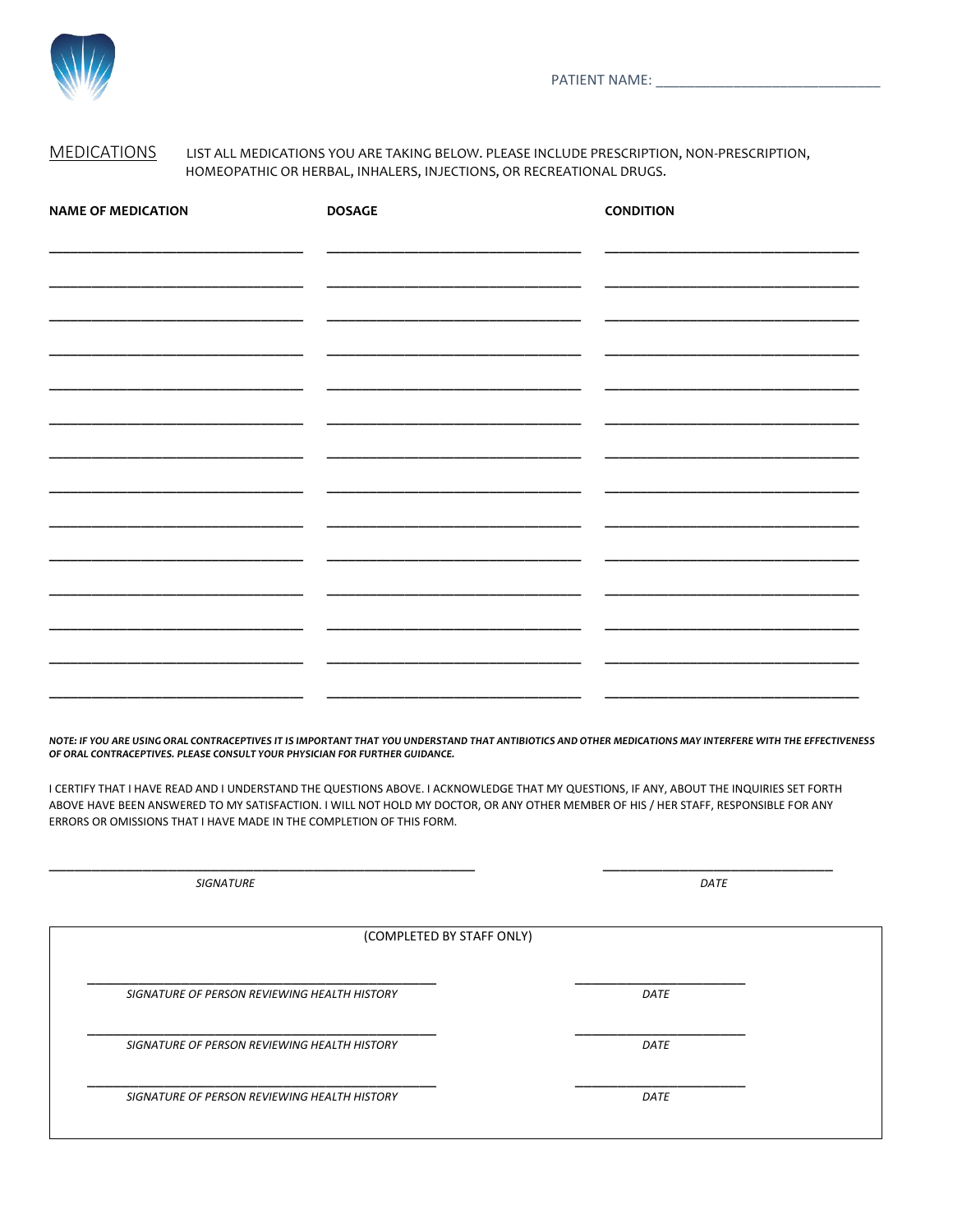

## FEES & PAYMENTS

WE MAKE EVERY EFFORT TO KEEP DOWN THE COST OF YOUR CARE. WE ARE COMMITTED TO YOUR TREATMENT BEING SUCCESSFUL. PLEASE UNDERSTAND THAT PAYMENT OF YOUR BILL IS CONSIDERED PART OF YOUR TREATMENT. REGARDLESS OF ANY INSURANCE STATUS, YOU ARE RESPONSIBLE FOR THE BALANCE DUE ON YOUR ACCOUNT. YOU ARE RESPONSIBLE FOR ANY AND ALL PROFESSIONAL SERVICES RENDERED. AS A COURTESY TO YOU, OUR OFFICE PROVIDES CERTAIN SERVICES, INCLUDING PRE-TREATMENT ESTIMATES WHICH WE CAN SEND TO THE INSURANCE COMPANY AT YOUR REQUEST. IT IS PHYSICALLY IMPOSSIBLE FOR US TO HAVE KNOWLEDGE AND KEEP TRACK OF EVERY ASPECT OF YOUR INSURANCE.

PLEASE BE AWARE SOME OR PERHAPS ALL OF THE SERVICES PROVIDED MAY OR MAY NOT BE COVERED BY YOUR INSURANCE POLICY. IT IS UP TO YOU TO CONTACT YOUR INSURANCE COMPANY AND INQUIRE AS TO WHAT BENEFITS YOUR EMPLOYER HAS PURCHASED FOR YOU. IF YOU HAVE ANY QUESTIONS CONCERNING THE PRE-TREATMENT ESTIMATE AND/OR FEE FOR SERVICE, IT IS YOUR RESPONSIBILITY TO HAVE THESE ANSWERED PRIOR TO TREATMENT TO MINIMIZE ANY CONFUSION ON YOUR BEHALF. FULL PAYMENT IS DUE AT THE TIME OF SERVICE. IF INSURANCE BENEFITS APPLY, ESTIMATED PATIENT CO-PAYMENTS, DEDUCTIBLES, AND CO-INSURANCES ARE DUE AT THE TIME OF SERVICE. ANY BALANCE IS YOUR RESPONSIBILITY WHETHER OR NOT YOUR INSURANCE COMPANY PAYS ANY PORTION.

*SIGNATURE DATE*

THIS SIGNATURE ON FILE IS MY AUTHORIZATION FOR THE RELEASE OF INFORMATION NECESSARY TO PROCESS MY CLAIM. I HEREBY AUTHORIZE PAYMENT TO THIS DOCTOR NAMED OF THE BENEFITS OTHERWISE PAYABLE TO ME.

\_\_\_\_\_\_\_\_\_\_\_\_\_\_\_\_\_\_\_\_\_\_\_\_\_\_\_\_\_\_\_\_\_\_\_\_\_\_\_\_\_\_\_\_\_\_\_\_\_\_ \_\_\_\_\_\_\_\_\_\_\_\_\_\_\_\_\_\_\_\_\_\_\_\_\_\_\_

\_\_\_\_\_\_\_\_\_\_\_\_\_\_\_\_\_\_\_\_\_\_\_\_\_\_\_\_\_\_\_\_\_\_\_\_\_\_\_\_\_\_\_\_\_\_\_\_\_\_ \_\_\_\_\_\_\_\_\_\_\_\_\_\_\_\_\_\_\_\_\_\_\_\_\_\_\_

*SIGNATURE DATE*

## OUR FINANCIAL POLICY

WE ARE COMMITTED TO PROVIDING YOU WITH THE BEST POSSIBLE CARE AND WOULD BE HAPPY TO DISCUSS OUR PROFESSIONAL FEES WITH YOU AT ANY TIME. YOUR CLEAR UNDERSTANDING OF OUR FINANCIAL POLICY IS IMPORTANT TO OUR PROFESSIONAL RELATIONSHIP. PLEASE ASK IF YOU HAVE ANY QUESTIONS ABOUT OUR FEES, FINANCIAL POLICY, OR YOUR FINANCIAL RESPONSIBILITY. IF YOU DO NOT HAVE INSURANCE, WE EXPECT PAYMENT IN FULL FOR ALL TREATMENT AT THE TIME OF SERVICE, UNLESS OTHER ARRANGEMENTS HAVE BEEN PREVIOUSLY MADE. WE ACCEPT CASH, CHECKS, VISA AND MASTERCARD.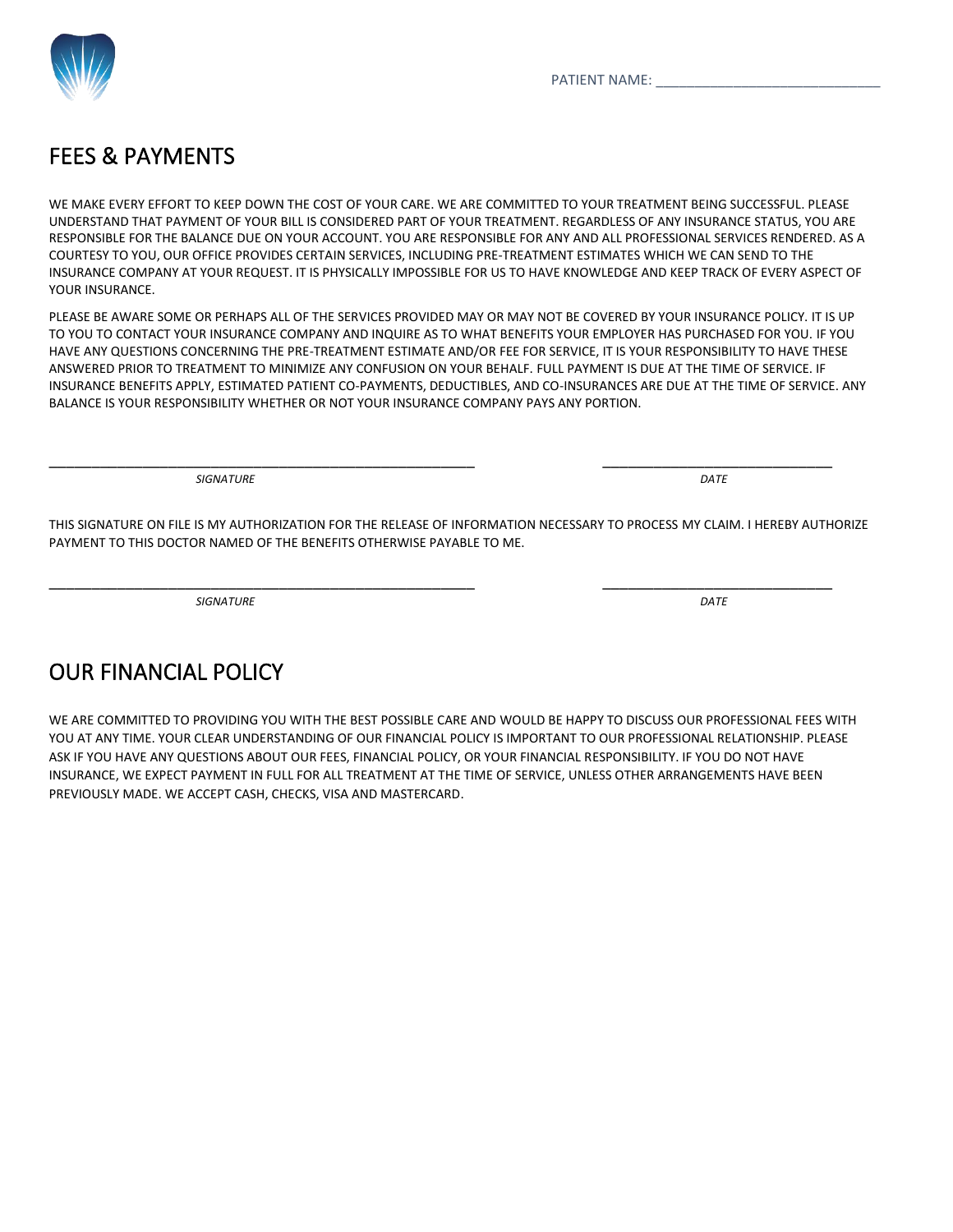

### REGARDING INSURANCE

IF YOU HAVE INSURANCE, WE CAN ASSIST YOU IN SUBMITTING YOUR CLAIM. YOUR INSURANCE CLAIM WILL ONLY BE COMPLETED AND SUBMITTED IF WE ARE PROVIDED WITH ALL PERTINENT INSURANCE COMPANY INFORMATION. IT IS YOUR RESPONSIBILITY TO VERIFY THAT YOUR POLICY IS IN EFFECT AT THE TIME YOUR SERVICES ARE PERFORMED. OTHERWISE, YOU ARE RESPONSIBLE FOR PAYMENT AT THE TIME OF SERVICE.

UNFORTUNATLEY, WE MAY NOT BE AWARE OF YOUR SPECIFIC PLANS LIMITATIONS WHICH MAY RESULT IN A PAYMENT THAT DIFFERS FROM OUR ESTIMATED OR ACTUAL COST OF YOUR TREATMENT SUCH AS:

- MISSING TOOTH CLAUSE
- PROCEDURES WHICH ARE NOT A BENEFIT
- INACCURATE INFORMATION RECEIVED FROM THE PATIENT
- ANNUAL BENEFIT MAXIMUM BEING REACHED
- CHANGES OR TERMINATION OF COVERAGE

FEES RESULTING FROM LIMITS AND EXCLUSIONS ARE THE PATIENT'S RESPONSIBILITY.

INSURANCE IS AN AGREEMENT BETWEEN YOU AND YOUR INSURANCE COMPANY. WE WILL INFORM YOU IF WE ARE PARTICIPATING WITH YOUR INSURANCE PLAN AND WILL HANDLE YOUR CLAIM ACCORDING TO OUR AGREEMENT WITH THE INSURANCE COMPANY. WE FILE INSURANCE CLAIMS AS A COURTESY TO YOU, OUR PATIENT. WE WILL NOT BECOME INVOLVED IN DISPUTES BETWEEN YOU AND YOUR INSURANCE COMPANY REGARDING DEDUCTIBLES, CO-PAYMENTS, COVERED AND NON-COVERED CHARGES, SECONDARY INSURANCES, "USUAL AND CUSTOMARY" CHARGES, ETC., OTHER THAN TO SUPPLY NECESSARY FACTUAL INFORMATION. DEDUCTIBLES AND/OR CO-PAYMENTS ARE REQUIRED TO BE PAID BY YOU AT THE TIME OF SERVICE. YOU ARE RESPONSIBLE FOR THE PROMPT PAYMENT OF YOUR ACCOUNT. IF PAYMENT IS NOT RECEIVED FROM YOUR INSURANCE COMPANY BY US WITHIN 90 DAYS, THE BALANCE OF THE ACCOUNT BECOMES YOUR RESPONSIBILITY. I HEREBY AUTHORIZE AND AGREE AS FOLLOWS:

- I AUTHORIZE THE USE OF THIS FORM ON ALL MY INSURANCE SUBMISSIONS.
- I AUTHORIZE RELEASE OF INFORMATION TO ALL MY INSURANCE COMPANIES.
- I UNDERSTAND I AM RESPONSIBLE FOR MY ACCOUNT.
- I AUTHORIZE MY DOCTOR TO ACT AS MY AGENT IN HELPING ME OBTAIN PAYMENT FROM MY INSURANCE COMPANIES.
- I AUTHORIZE PAYMENT DIRECTLY TO MY DOCTOR.
- I PERMIT A COPY OF THIS AUTHORIZATION TO BE USED IN PLACE OF THE ORIGINAL.
- I UNDERSTAND BENEFIT INFORMATION GIVEN TO ME BY MY DOCTOR OR THEIR STAFF IS NOT A GUARANTEE OF PAYMENT.
- I UNDERSTAND THAT PAYMENT OF MY ACCOUNT MUST BE RECEIVED WITHIN 90 DAYS OF DATE OF SERVICE, REGARDLESS OF MY INSURANCE.

I HAVE READ THE ABOVE FINANCIAL POLICY AND UNDERSTAND THAT I AM FINANCIALLY RESPONSIBLE FOR ALL CHARGES, WHETHER OR NOT THEY ARE PAID BY MY INSURANCE. I UNDERSTAND THAT IF MY ACCOUNT IS NOT PAID WITHIN 90 DAYS, IT WILL BE TURNED OVER TO THE CREDIT BUREAU FOR COLLECTION AND A 30% COLLECTION FEE WILL BE ADDED.

\_\_\_\_\_\_\_\_\_\_\_\_\_\_\_\_\_\_\_\_\_\_\_\_\_\_\_\_\_\_\_\_\_\_\_\_\_\_\_\_\_\_\_\_\_\_\_\_\_\_ \_\_\_\_\_\_\_\_\_\_\_\_\_\_\_\_\_\_\_\_\_\_\_\_\_\_\_

*SIGNATURE DATE*